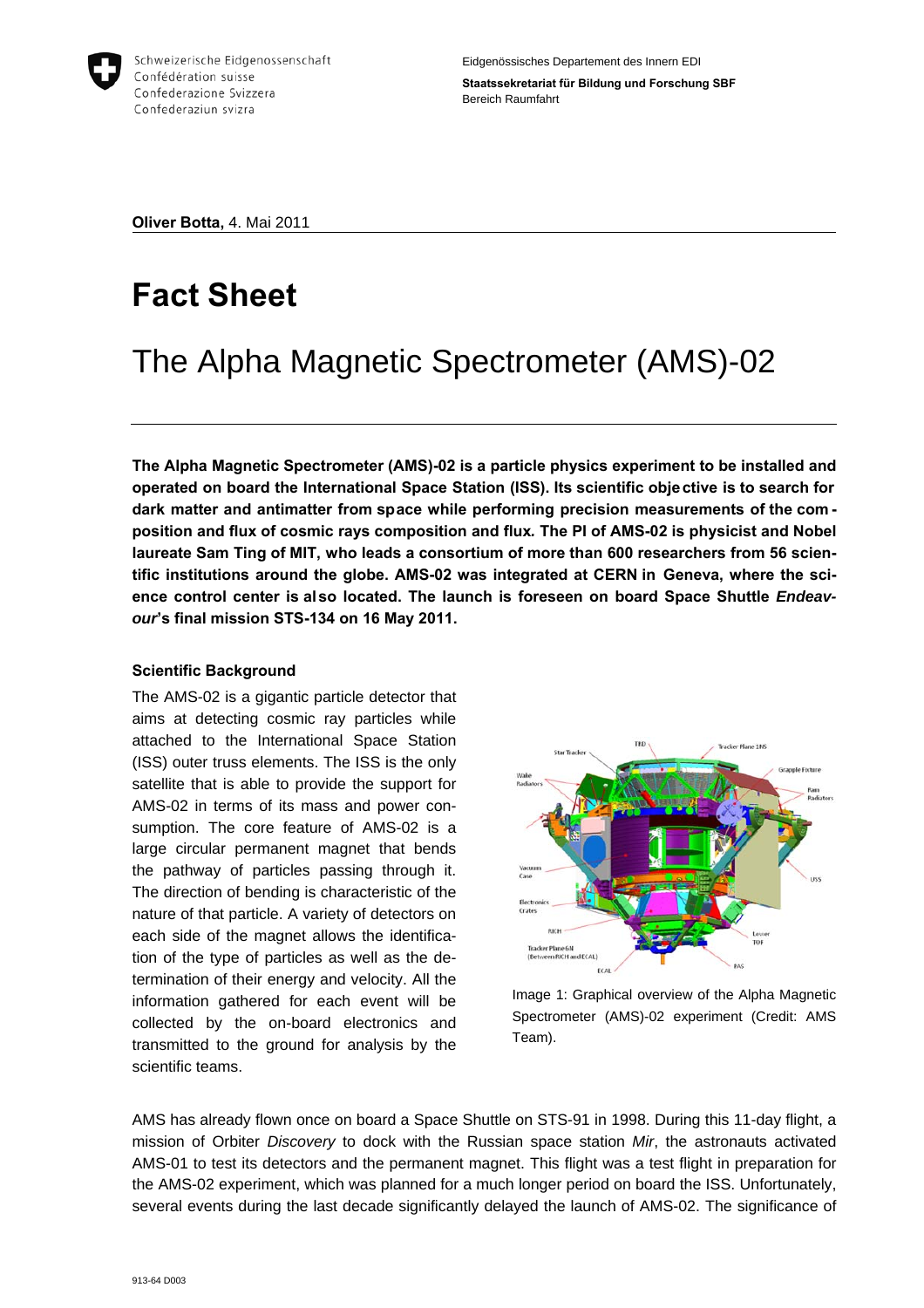#### **Fact Sheet**

this experiment is underlined by the fact that the US-Congress specifically demanded from NASA to add an additional Shuttle mission to deliver AMS-02 to the ISS before the retirement of the fleet.



Image 2: The AMS-02 experiment will be installed on the starboard side of the ISS truss backbone structure during mission STS-134 (ULF-6).

#### **AMS-02 Team**

The AMS-02 instrument is the result of longstanding collaborations between scientists and institutes all over the globe. In total, more than 600 researchers at 56 scientific institutions are involved in AMS-02. The PI of AMS is physicist and Nobel laureate Sam Ting of Massachusetts Institute of Technology (MIT).

From Switzerland, both the University of Geneva and the ETHZ Zürich are involved. The leadership in Geneva is at the Département de Physique Nucleaire et Corpusculaire (DPNC), where Prof. Martin Pohl and his team played a significant role in the development of the Silicon detectors used in the Tracker system of AMS-02. The scientific contribution from ETHZ is led by Professor André Rubbia at the Institute for Particle Physics.

Geneva has been playing additional important roles in AMS-02. Firstly, final integration of the AMS-02 instrument occurred at the premises of the CERN research center. The original AMS-02 foresaw a cryocooled superconducting magnet, for which the tank was also bulit in Switzerland. The extensive testing at the ESA technology center at ESTEC demonstrated that the leak rate of the liquid Helium was too high and the experiment was returned to Geneva again. It was fitted with a permanent magnet that allows the experiment to last for the entire lifetime of the ISS. Once assembly was completed, the instrument was tested at one of CERN's beamlines before it was delivered to the launch site at Kennedy Space Center directly from Geneva airport on 26 August 2010. Secondly, the AMS control center will be installed at CERN. From there data will be collected, processed and distributed to AMS science team members.

Switzerland's contribution to AMS-02 was directly through research grants from the National Science Foundation. In addtion, Switzerland indirectly, through its participation in CERN and ESA, contributed to the assembly, integration and testing campaigns for AMS-02.

Detailed information can be found under the following URLs:

<http://www.ams02.org/> <http://ams.nasa.gov/> <http://ams.cern.ch/> [http://www.nasa.gov/mission\\_pages/station/research/experiments/AMS-02.html](http://www.nasa.gov/mission_pages/station/research/experiments/AMS-02.html) [http://en.wikipedia.org/wiki/Alpha\\_Magnetic\\_Spectrometer](http://en.wikipedia.org/wiki/Alpha_Magnetic_Spectrometer)